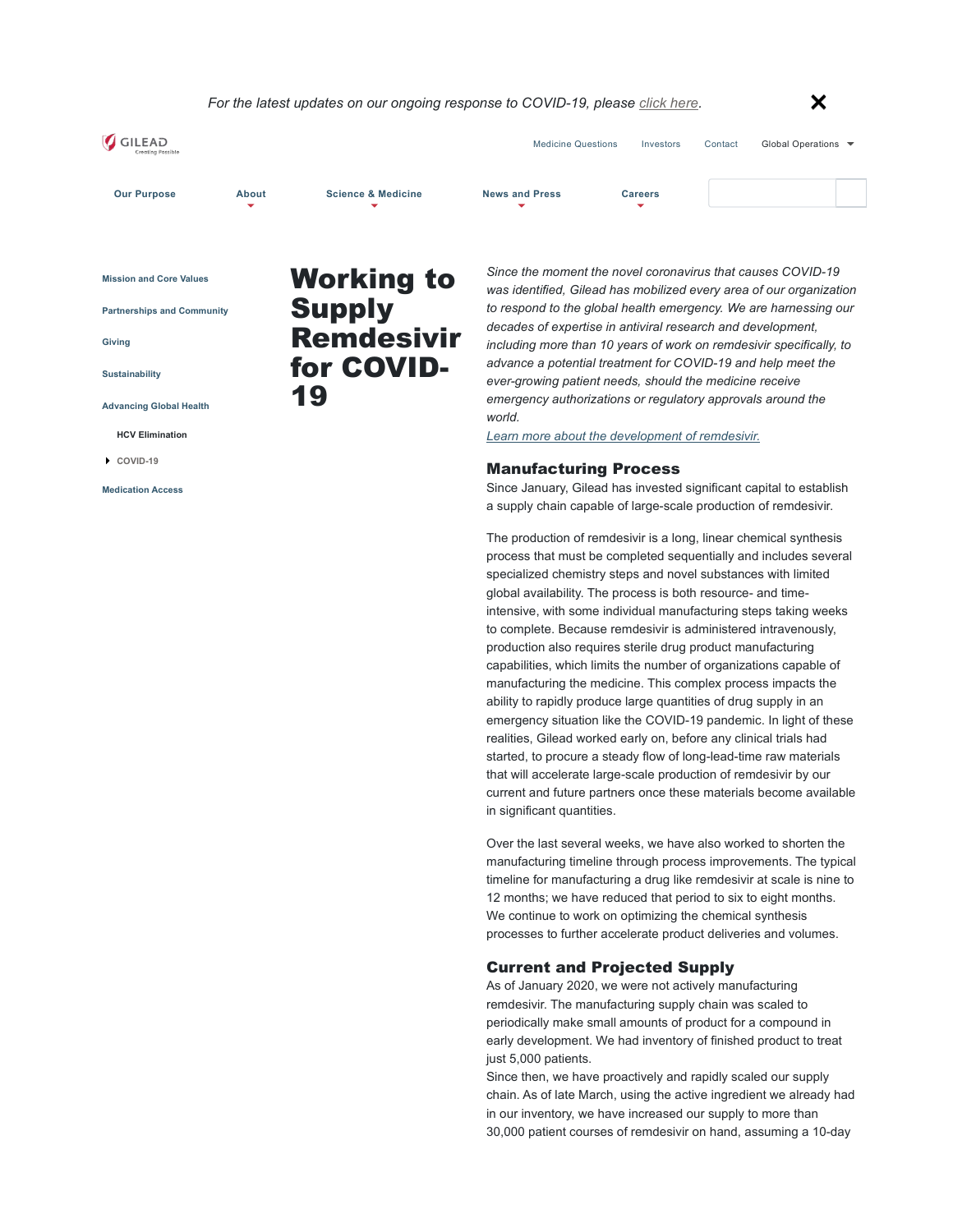course of treatment for patients. As new raw materials arrive over the next few weeks from manufacturing partners around the world, our available supply will begin to rapidly increase.

Every day we are improving processes, shortening timelines and increasing volumes as we work to bring remdesivir to patients as soon as possible. Our goal is to produce a total of:

- More than 140,000 treatment courses by the end of May 2020
- More than 500,000 treatment courses by October 2020
- More than 1 million treatment courses by December 2020
- Several million treatment courses in 2021, if required

The numbers above are based on a 10-day treatment course. The SIMPLE study results in patients with severe disease may enable us to significantly increase the number of treatment courses using our remdesivir supply.

## Capacity Expansion through External Manufacturing

We have supplemented our internal manufacturing with significant additional capacity from multiple manufacturing partners in North America, Europe and Asia. Through these efforts, we believe we have created a manufacturing network capable of producing large volumes of remdesivir at the fastest pace feasible. Looking ahead, we are building a geographically diverse consortium of pharmaceutical and chemical manufacturing companies to help us meet and exceed these production goals by expanding capacity for raw materials and production beyond what any company could do individually.

## Efforts to Further Increase Supply

While cases of COVID-19 continue to increase, only a portion of patients experience severe symptoms that may make them appropriate candidates for treatment with remdesivir. Patients currently receiving remdesivir through clinical trials or expanded access are hospitalized and have moderate to severe manifestations of COVID-19, such as early respiratory failure. According to the World Health Organization, approximately 14% of patients with COVID-19 will experience severe manifestations of the disease that require hospitalization and supplemental oxygen, and 5% will require treatment in intensive care units. The potential benefits and risks of treatment with remdesivir for COVID-19 are not yet fully known.

Gilead is also studying a five-day course of treatment for COVID-19 in ongoing clinical studies. If a five-day dosing duration is shown to be safe and effective, this would increase the number of patients who could be treated with the current supply projections. Our researchers are also looking at the future potential for developing inhaled and potentially oral dosage forms of remdesivir to help alleviate the need for hospital administration of the drug.

We are doing everything we can to accelerate manufacturing timelines and quantities of remdesivir to meet the growing demand for emergency use of the medicine from around the world and for clinical trials to determine whether remdesivir is safe and effective for the treatment of COVID-19. In addition to multiple ongoing